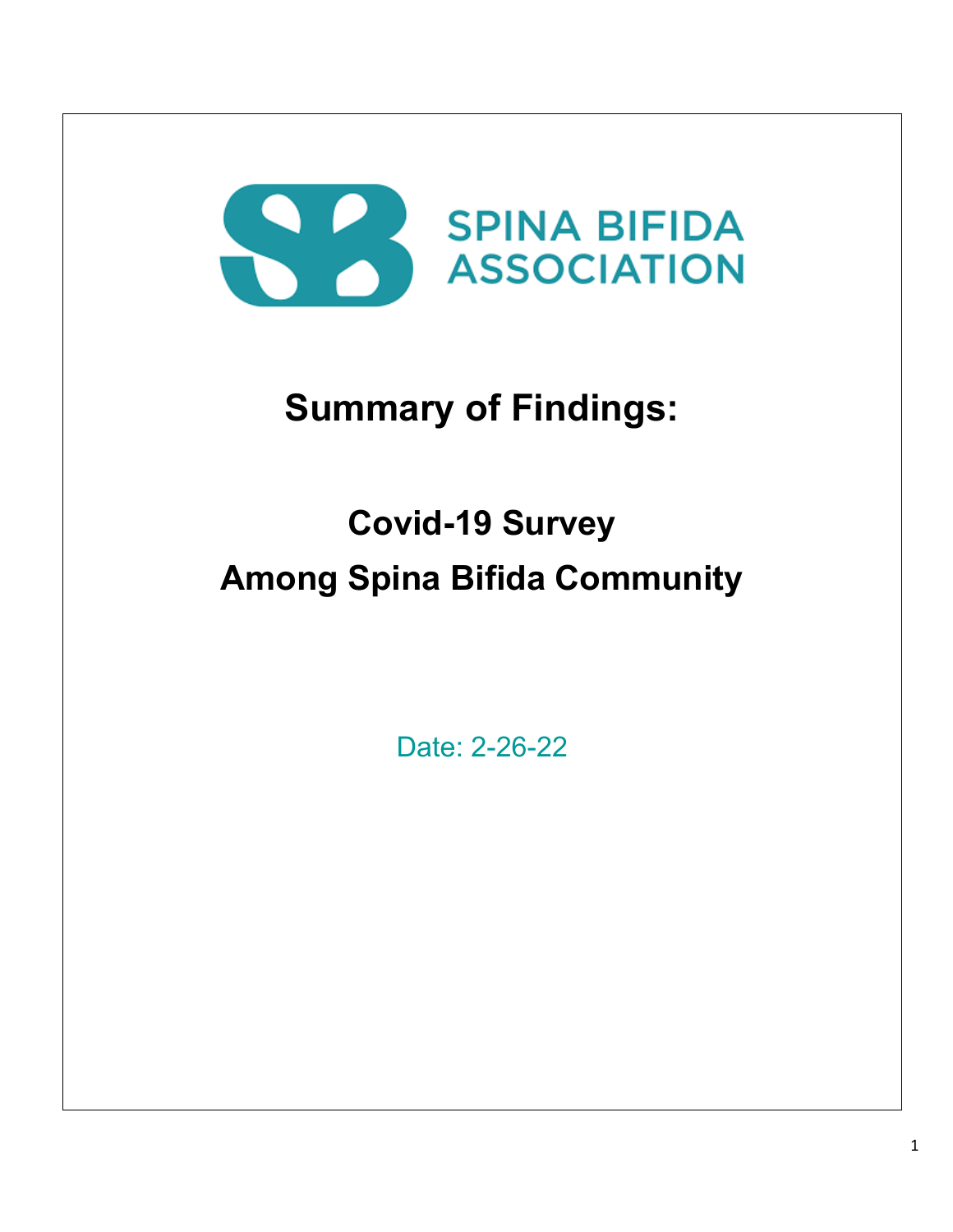### **Contents**

|                                                                            | Page #         |
|----------------------------------------------------------------------------|----------------|
| <b>Background/Methodology</b>                                              | 3              |
| Chart A: Email and Survey Responses/Response Rate                          | 3              |
| Chart B: Survey Respondent Characteristics/Demographics                    | 4              |
|                                                                            |                |
| Learnings that Impact Messaging - Initial Conclusions and Implications     | 5              |
| <b>Results from Individual Survey Questions</b>                            |                |
| Q2. Sources of Health and Wellness Information                             | 6              |
| Q3. Frequency of Seeking out Information about Covid-19 Vaccines           | $\overline{7}$ |
| Q4. Health Insurance Coverage                                              | 7              |
| Q5. Previously Had any Non Covid-19 Vaccines                               | 7              |
| Q6. Have any High-Risk Health Condition(s)                                 | 8              |
| Q7. Previously had Covid-19 or Tested Positive                             | 8              |
| Q8. Healthcare Professional Recommended Covid-19 Vaccine                   | 8              |
| Q9. Had One or More Covid-19 Vaccine Doses/Percent Fully Vaccinated        | 9              |
| US Disabled Community Covid-19 Vaccination Status vs. SB Community         | 9              |
| Q14. Brand of First Dose of Covid-19 Vaccine                               | 10             |
| Q15. Most Important Reasons for Getting Covid-19 Vaccine                   | 10             |
| Q10. Perceived Safety of Covid-19 Vaccine (Among Unvaccinated)             | 11             |
| Q11. Perceived Importance of Getting Covid-19 Vaccine (Among Unvaccinated) | 11             |
| Q12. Likelihood of Getting Covid-19 Vaccine (Among Unvaccinated)           | 12             |
| Q13. Reasons Unlikely to Get Covid-19 Vaccine (Among Unvaccinated)         | 12             |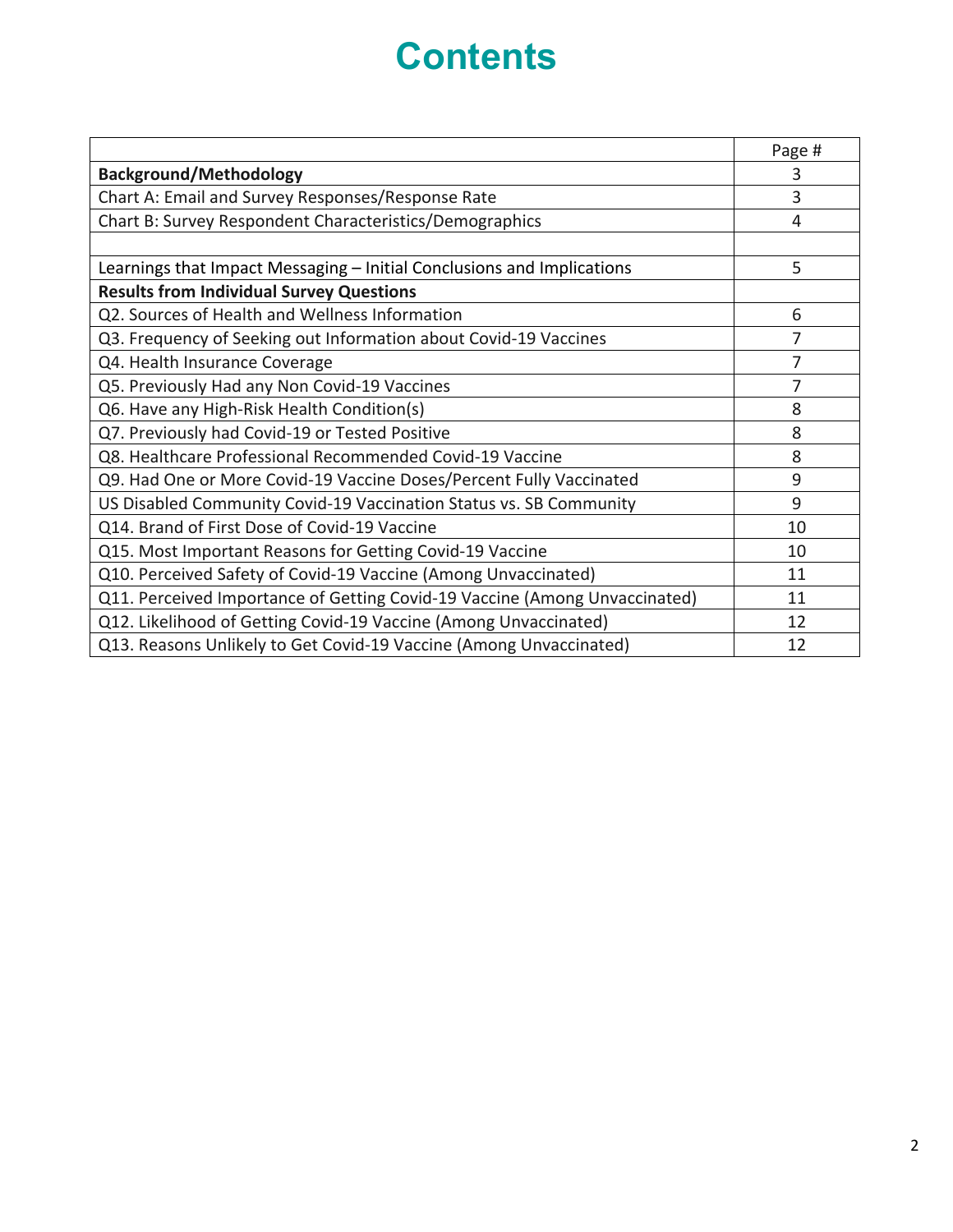### **Spina Bifida Association Covid-19 Community Survey**

#### **Background/Methodology**

- In the fourth quarter of 2021, the Association of University Centers on Disabilities (AUCD) awarded a grant to the Spina Bifida Association (SBA) to develop and execute a communications campaign, the overall purpose of which is to increase the vaccination rate among people living with Spina Bifida.
- As part of this grant, Spina Bifida Association developed and conducted an electronic survey among members of the SB community to:
	- o Determine the current reported Covid-19 vaccination status,
	- $\circ$  Ascertain the most important reasons people make the decision to get vaccinated,
	- o Understand the general perceptions of the Covid-19 vaccine among those who chose not to get vaccinated,
	- o Determine the barriers to getting vaccinated; find out the main reasons why people who haven't been vaccinated decided not to,
	- o Develop a messaging strategy for a communications campaign targeted to the SB community to promote getting a Covid-19 vaccine.
- In November/December of 2021, Duke University applied for and received approval of an Institutional Review Board (IRB) for the survey.
- During early January 2022, SBA executed a comprehensive pre-survey communication campaign to inform its community about the upcoming Covid-19 survey.
- On January 11, 2022, Spina Bifida Association sent emails which included links to the survey to 22,922 people in the SBA community database. The emails contained links to the survey in both English and Spanish.
- Over the period of the following two weeks, several reminder emails were sent:
	- o First, to those who didn't open the email,
	- $\circ$  Second, to people who opened the email, but didn't click on the survey link,
	- o And then two reminder emails were sent to the entire database.
- Duke collected the data from the surveys, then sent the data to WBA Research where WBA tabulated and ran statistical tests on the data.
- In total, there were 1,157 completed surveys (a 5% response rate) of which 1,144 were completed in English and 13 were completed in Spanish. Statistics on the emails sent and survey responses are included in the summary table below.

| <b>Chart A: Email and Survey</b><br><b>Responses/Response Rate</b>          | # Emails Sent with<br><b>Survey Link</b> | <b>Percent</b><br>(Of total # sent email<br>link less 78 bounce<br>backs) |
|-----------------------------------------------------------------------------|------------------------------------------|---------------------------------------------------------------------------|
| # Emails Sent with Survey Link<br>(Less 78 bounce backs)                    | 22,922                                   |                                                                           |
| Total who opened/read the email                                             | 5,860                                    | 26%                                                                       |
| Number who clicked on the link to the survey                                | 2,253                                    | 10%                                                                       |
| Number who started the survey                                               | 1,293                                    | 6%                                                                        |
| Number who met survey qualifications and<br>completed the survey in English | 1,144                                    | 5%                                                                        |
| Number who met survey qualifications and<br>completed the survey in Spanish | 13                                       | $< 1\%$                                                                   |
| <b>Total number completed survey</b>                                        | 1,157                                    | 5%                                                                        |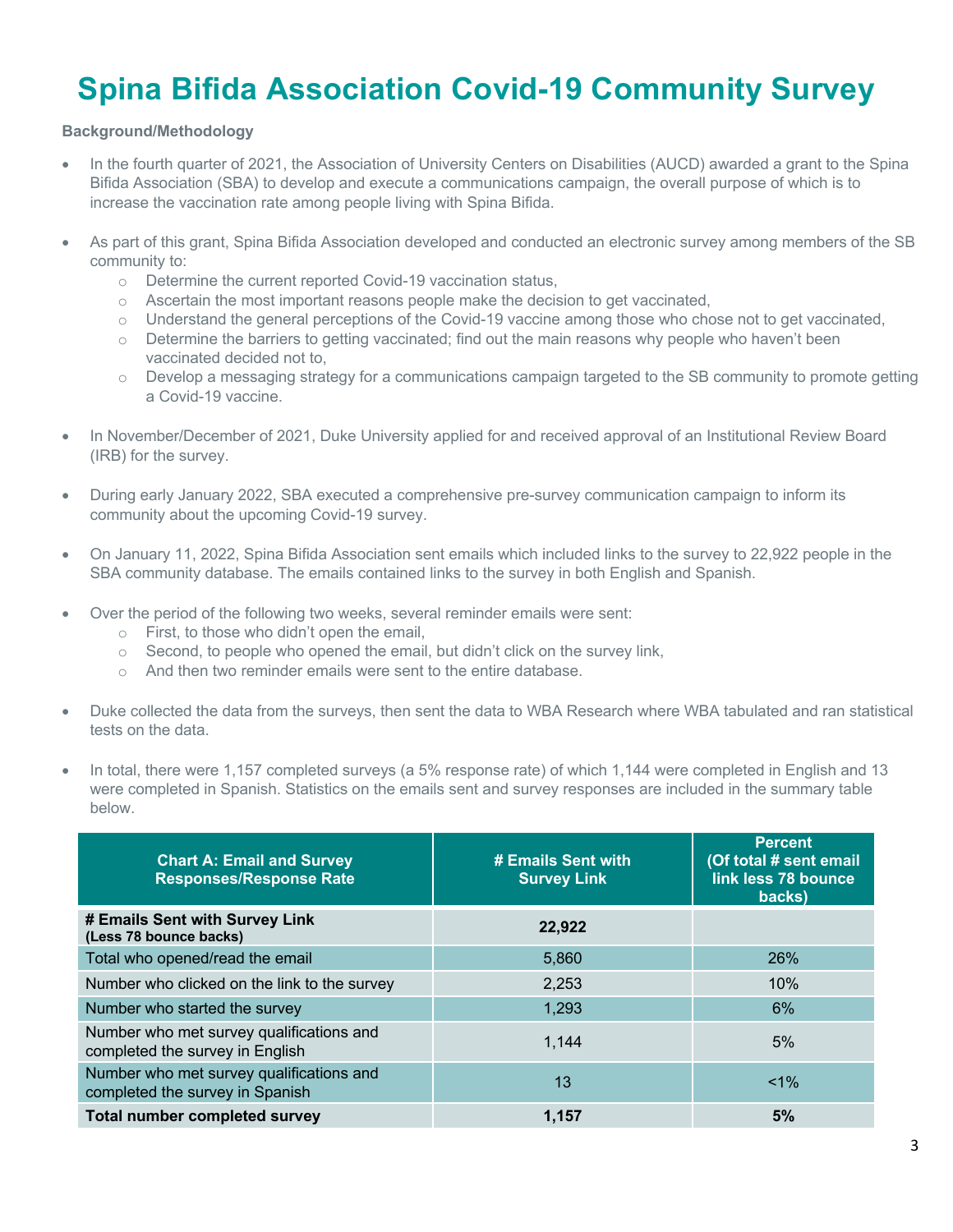| <b>Chart B: Survey Respondent Characteristics/Demographics</b>  |                  |                                  |                                        |                           |                                                 |                            |
|-----------------------------------------------------------------|------------------|----------------------------------|----------------------------------------|---------------------------|-------------------------------------------------|----------------------------|
|                                                                 | <b>Total/All</b> | <b>Among Fully</b><br>Vaccinated | <b>Among Non-</b><br><b>Vaccinated</b> | Among<br><b>Hispanics</b> | <b>Among Non-</b><br><b>Hispanic Minorities</b> | Among<br><b>Caucasians</b> |
| <b>Survey Respondent Descriptor</b>                             |                  |                                  |                                        |                           |                                                 |                            |
| Adult with Spina Bifida                                         | 54%              | 62%                              | 28%                                    | 50%                       | 53%                                             | 53%                        |
| Parent of Child <18 with SB                                     | 27%              | 17%                              | 60%                                    | 41%                       | 32%                                             | 28%                        |
| Parent of Child 18 or over with SB                              | 18%              | 20%                              | 11%                                    | 10%                       | 15%                                             | 18%                        |
| Spouse/Care Partner for Someone with<br>SB                      | 1%               | 1%                               | $1\%$                                  | $1\%$                     | $\overline{\phantom{a}}$                        | 1%                         |
| <b>Education of Person Completing</b><br><b>Survey</b>          |                  |                                  |                                        |                           |                                                 |                            |
| High school graduate or less                                    | 14%              | 14%                              | 13%                                    | 21%                       | 13%                                             | 14%                        |
| Some College/Vo Tech/Trade School                               | 21%              | 21%                              | 26%                                    | 27%                       | 17%                                             | 22%                        |
| AA Degree/2 Year College Degree                                 | 11%              | 11%                              | 11%                                    | 12%                       | 13%                                             | 11%                        |
| Bachelor's Degree/4 Year College Deg                            | 29%              | 30%                              | 27%                                    | 19%                       | 31%                                             | 30%                        |
| Master's Degree                                                 | 19%              | 19%                              | 20%                                    | 17%                       | 24%                                             | 19%                        |
| Doctorate/PhD or Professional Degree<br>(MD, JD DVM, DDS, etc.) | 5%               | 5%                               | 3%                                     | 14%                       | 3%                                              | 5%                         |
| <b>Geographic Area Where Person with</b><br><b>SB Lives</b>     |                  |                                  |                                        |                           |                                                 |                            |
| Urban area                                                      | 27%              | 28%                              | 23%                                    | <b>39%</b>                | 39%                                             | 24%                        |
| Suburban area                                                   | 60%              | 61%                              | 56%                                    | 50%                       | 51%                                             | 62%                        |
| Rural area                                                      | 14%              | 11%                              | 21%                                    | 11%                       | 10%                                             | 14%                        |
| Age of Person with SB                                           |                  |                                  |                                        |                           |                                                 |                            |
| Under 5                                                         | 5%               | 0%                               | <b>23%</b>                             | 8%                        | 9%                                              | 5%                         |
| $5 - 11$                                                        | 12%              | 7%                               | <b>23%</b>                             | 17%                       | 11%                                             | 12%                        |
| $12 - 17$                                                       | 12%              | 10%                              | <b>16%</b>                             | 18%                       | 12%                                             | 11%                        |
| Under 18 (NET)                                                  | 28%              | 18%                              | 62%                                    | 42%                       | 31%                                             | 28%                        |
| $18 - 34$                                                       | 25%              | 28%                              | 14%                                    | 31%                       | 22%                                             | 23%                        |
| $35 - 54$                                                       | 36%              | 42%                              | 18%                                    | 22%                       | 40%                                             | 37%                        |
| $55+$                                                           | 11%              | 13%                              | 6%                                     | 5%                        | 6%                                              | 12%                        |
|                                                                 |                  |                                  |                                        |                           |                                                 |                            |
| <b>Gender of Person with SB</b>                                 |                  |                                  |                                        |                           |                                                 |                            |
| Female                                                          | 65%              | 67%                              | 60%                                    | 58%                       | 63%                                             | 66%                        |
| Male                                                            | 35%              | 33%                              | 39%                                    | 42%                       | 37%                                             | 34%                        |
| Other                                                           | $1\%$            | <1%                              | <1%                                    | --                        | --                                              | $1\%$                      |
| <b>Ethnicity of Person with SB</b>                              |                  |                                  |                                        |                           |                                                 |                            |
| Hispanic Origin                                                 | 12%              | 12%                              | 12%                                    | 100%                      | --                                              | 8%                         |
| Race of Person with SB                                          |                  |                                  |                                        |                           |                                                 |                            |
| White/Caucasian                                                 | 86%              | 87%                              | 84%                                    | 53%                       | 21%                                             | 100%                       |
| <b>Black/African American</b>                                   | 4%               | 3%                               | 7%                                     | 2%                        | 45%                                             | $1\%$                      |
| Asian                                                           | 3%               | 3%                               | 4%                                     | 2%                        | 32%                                             | $1\%$                      |
| Multiracial                                                     | 3%               | 3%                               | 4%                                     | <b>14%</b>                | 13%                                             | $1\%$                      |
| Other*                                                          | 8%               | 8%                               | 9%                                     | 20%                       | 14%                                             | 3%                         |
| Don't know/not sure                                             | 2%               | $1\%$                            | 2%                                     | 9%                        | 1%                                              | $< 1\%$                    |
| Minority (NET) including Hispanic                               | 21%              | 19%                              | 27%                                    | <b>100%</b>               |                                                 | 10%                        |
| Minority (NET) excluding Hispanic                               | 9%               | 7%                               | 15%                                    |                           | <b>100%</b>                                     | $2\%$                      |
| *Includes multiracial                                           |                  |                                  |                                        |                           |                                                 |                            |

**Note:** Percentages cited in charts and tables in this report may not add up to exactly 100% due to rounding error.

**Note:** Yellow highlighted numbers indicate statistically higher percentages than corresponding counterparts.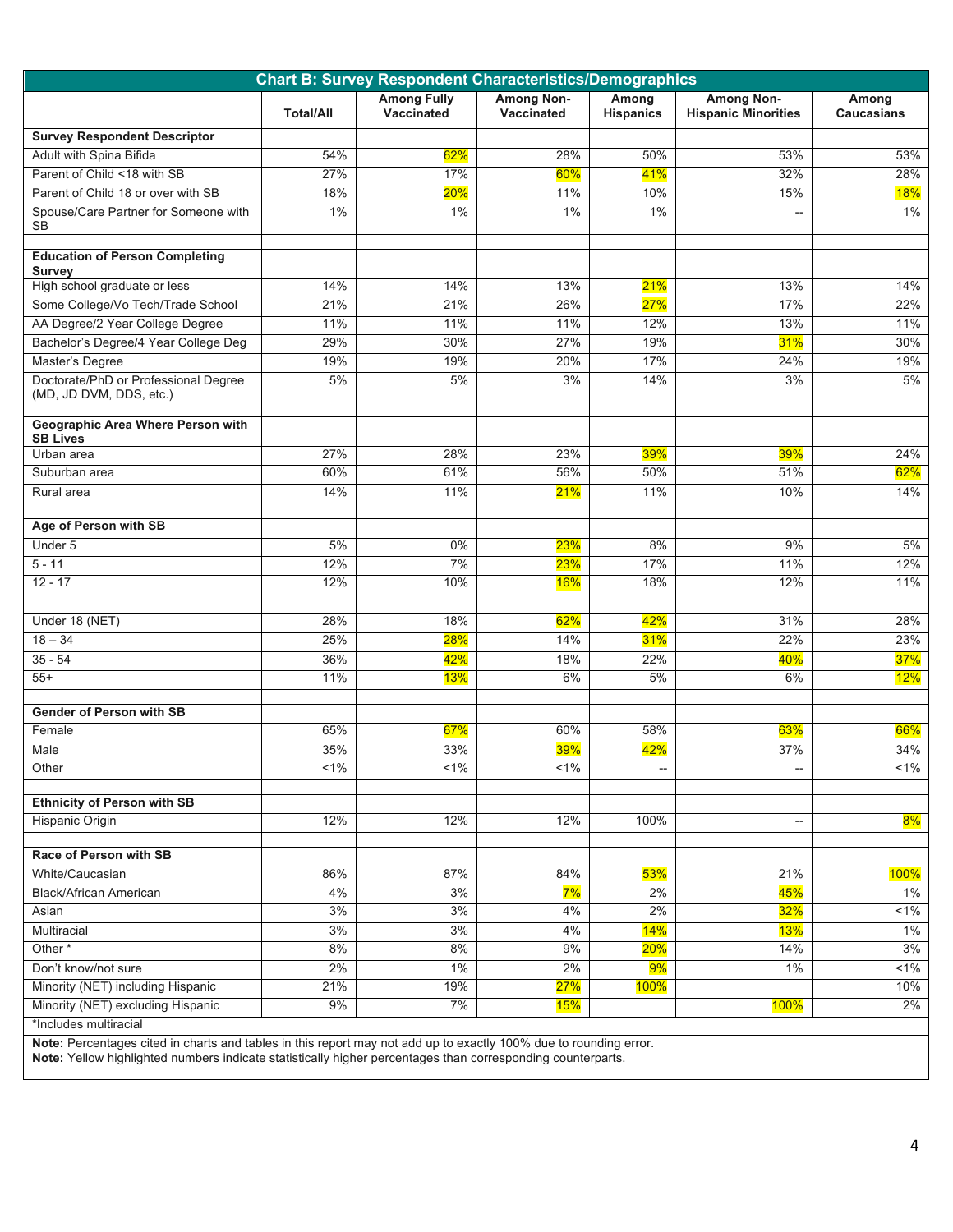#### **Learnings that Impact Communication Messaging: Conclusions and Implications**

#### **Adults with SB and parents are interested in obtaining more information about Covid-19 Vaccines**

• Both Covid-19 vaccinated and non-vaccinated people with SB and parents of children with SB are actively seeking out information about Covid-19 vaccines.

*This finding leads us to believe that our audience(s) will be open and perhaps even accepting to messaging about Covid-19 (from sources they trust).*

#### **Importance of Physician/Health Care Providers in Vaccine Decision-Making**

- Physicians/health care providers, online medical sources, online searches, and news sources are the top places people go for information about non-SB health and wellness issues.
	- o Non-vaccinated persons with SB also turn to these same sources.
	- $\circ$  Non-Hispanic minorities with SB were less likely than others to be vaccinated. And compared to others, they were more likely to perform online searches and use social media as sources for health information.
	- o The non-Covid-19 vaccinated *were much less likely* to have had a physician or health care provider recommend vaccination.
	- $\circ$  The unvaccinated are at elevated risk for getting Covid-19; unvaccinated people surveyed were much more likely to either have previously had Covid-19, or to have previously tested positive for the virus.
	- o Among the vaccinated, the most important reasons people with SB decided to get vaccinated included:
		- To avoid getting Covid-19,
		- Not wanting to give Covid-19 to their family members/loved ones,
		- To prevent spreading Covid-19, and
		- Obtaining a recommendation from one of their health care providers.

*These research results imply that targeting PCPs and SB health care providers to encourage Covid-19 vaccination for their patients, could be a very effective communications approach/strategy.*

*SBA's social media outlets may also be a useful tool to communicate with the SB community. It will be especially important to reach non-Hispanic minorities with vaccine messaging since they are less likely to either turn to or receive Covid-19 vaccine information/recommendations from, their health care providers, and more likely than others to seek out information via internet searches and social media.*

#### **Messaging Strategy Opportunities**

- Understanding the biggest *barriers to Covid-19 vaccination* among the SB community can help develop communication messages that address their reluctance. The biggest barriers to vaccination are:
	- o Concerned about side effects,
	- o Concerned about safety,
	- o Don't believe getting vaccinated prevents spread of Covid-19, and
	- o Don't think the vaccine is effective.
- While many of the unvaccinated think it isn't important to get vaccinated, there are still an equal proportion who think it is at least somewhat important to do so – and another significant sized group who are undecided. While many of the unvaccinated say they are unlikely to get vaccinated soon, there are some who say they may – and in addition, a considerable proportion who are unsure.
	- $\circ$  These people who are undecided about the importance of getting vaccinated, or who are unsure about whether they will get vaccinated, represent the biggest opportunity to reach with communications/messaging.
- Parents with unvaccinated children who have SB are much more open to consider vaccination for their children than are unvaccinated adults with SB. Importantly, these parents:
	- o Are more likely to perceive the vaccine as being safe, and
	- o Perceive it as being important for their child to get vaccinated, and
	- $\circ$  Are almost five times as likely to report intending to get their child vaccinated within the next six months as compared to adults with SB (19% of parents likely vs. only 4% of adults likely).

*These findings suggest that targeting pediatricians and pediatric specialists who treat Spina Bifida patients with messages explaining the importance of encouraging vaccination will be important. Also, reaching out to parents of children with SB should prove to be an effective approach.*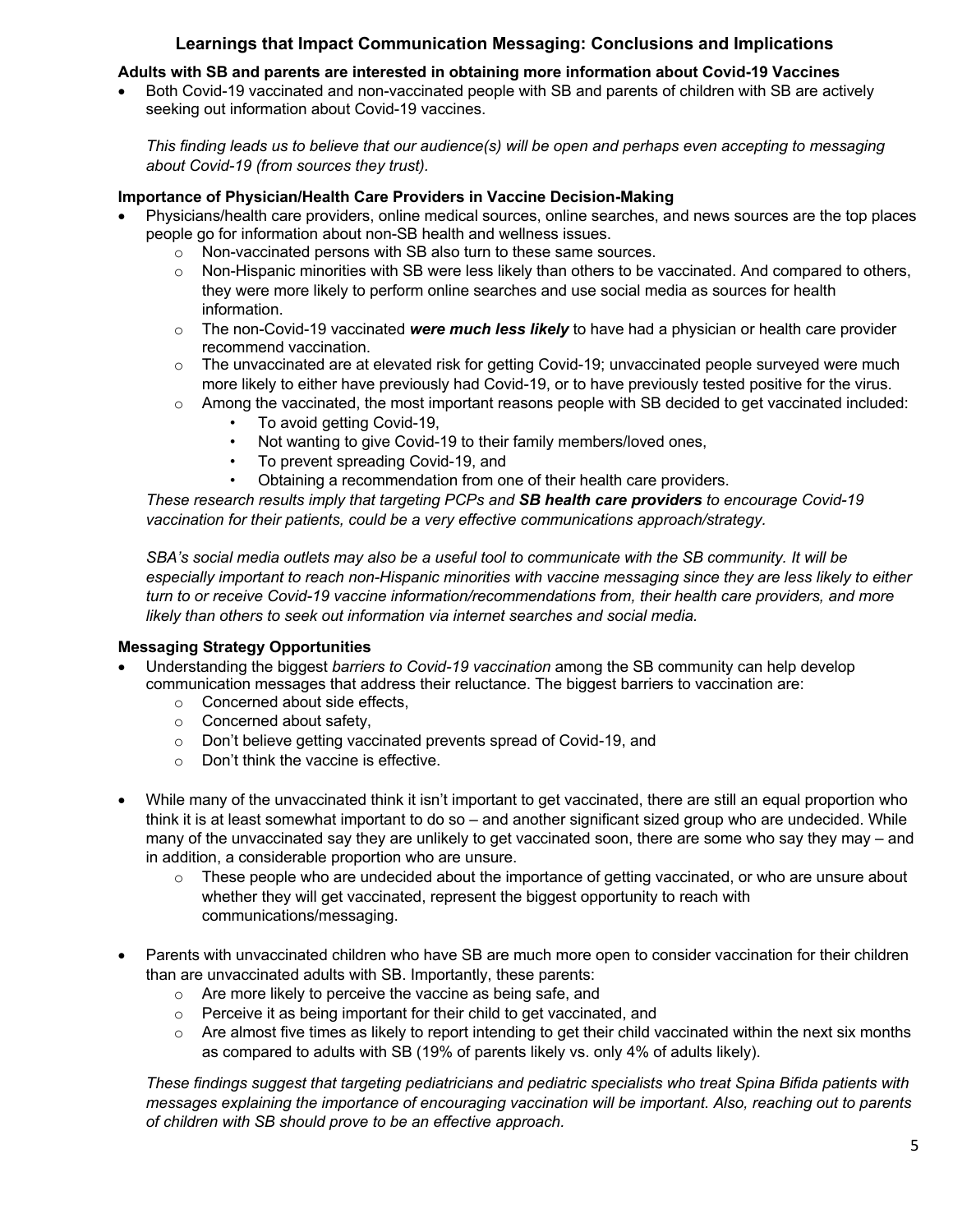#### **Q 2. Where do you get most of your information about health and wellness (not related to Spina Bifida)?**

Respondents were provided with a list of possible information sources and asked to select which one(s) were where they obtained most of their information about health and wellness. Multiple responses were allowed; the list of possible responses was rotated.

- Most people surveyed said they get most of their information about health/wellness either online (71%), or from a doctor or other medical professional (68%).
	- o Primary care provider (PCP) ranked first (60%), followed by online medical sources (43%), and general online/internet searches (37%).
	- o Those fully vaccinated were more likely than non-vaccinated persons to get their health information from their doctor/health care provider, online medical sources, news sources, and/or from the CDC.
	- $\circ$  Hispanics and other minorities use similar sources, however non-Hispanic minorities were much more likely than others to use online/internet searches and social media as a primary source of health/wellness information.

|                | <b>Table 1: Health and Wellness Information Sources</b>              |                  |                                     |                                    |                           |                                                           |                            |  |
|----------------|----------------------------------------------------------------------|------------------|-------------------------------------|------------------------------------|---------------------------|-----------------------------------------------------------|----------------------------|--|
| <b>Rank</b>    |                                                                      | <b>Total/All</b> | Among<br><b>Fully</b><br>Vaccinated | Among<br>Non-<br><b>Vaccinated</b> | Among<br><b>Hispanics</b> | <b>Among Non-</b><br><b>Hispanic</b><br><b>Minorities</b> | Among<br><b>Caucasians</b> |  |
| $\mathbf{1}$   | Primary Care<br>Doctor/Provider                                      | 60%              | 63%                                 | 52%                                | 58%                       | 59%                                                       | 62%                        |  |
| $\overline{2}$ | Online medical sources                                               | 43%              | 45%                                 | 38%                                | 36%                       | 45%                                                       | 45%                        |  |
| 3              | Online searches                                                      | 37%              | 38%                                 | 36%                                | 38%                       | 53%                                                       | 35%                        |  |
| 4              | News sources                                                         | 34%              | 38%                                 | 23%                                | 35%                       | 38%                                                       | 35%                        |  |
| $\overline{5}$ | <b>Centers for Disease</b><br><b>Control and Prevention</b><br>(CDC) | 28%              | 30%                                 | 20%                                | 32%                       | 26%                                                       | 29%                        |  |
| 6              | My SB health care<br>providers                                       | 24%              | 23%                                 | 28%                                | 30%                       | 25%                                                       | 25%                        |  |
| $\overline{7}$ | My family, friends, or<br>work colleagues                            | 21%              | 22%                                 | 18%                                | 17%                       | 21%                                                       | 22%                        |  |
| 8              | Social media                                                         | 20%              | 20%                                 | 23%                                | 23%                       | 35%                                                       | 18%                        |  |
| 9              | Online blogs                                                         | $4\%$            | 5%                                  | 4%                                 | $5%$                      | 5%                                                        | 4%                         |  |
| 10             | My faith<br>community/clergy<br>member                               | 3%               | 3%                                  | 4%                                 | 3%                        | 4%                                                        | 3%                         |  |
| 11             | Center for Independent<br>Living (CIL)                               | 1%               | 2%                                  | $< 1\%$                            | $\overline{\phantom{a}}$  | 2%                                                        | $2\%$                      |  |
| 12             | <b>Any Community Service</b><br>Organization                         | 1%               | 1%                                  | 2%                                 | 2%                        | 2%                                                        | 1%                         |  |
|                | Other (written in<br>comments)                                       | 4%               | 4%                                  | 4%                                 | 4%                        | 6%                                                        | 4%                         |  |
|                | Online sources (NET)                                                 | 71%              | 72%                                 | 68%                                | 70%                       | 79%                                                       | 71%                        |  |
|                | Doctor or other medical<br>professional (NET)                        | 68%              | 70%                                 | 62%                                | 71%                       | 65%                                                       | 70%                        |  |
|                | Base= All respondents N=1,157                                        |                  |                                     |                                    |                           |                                                           |                            |  |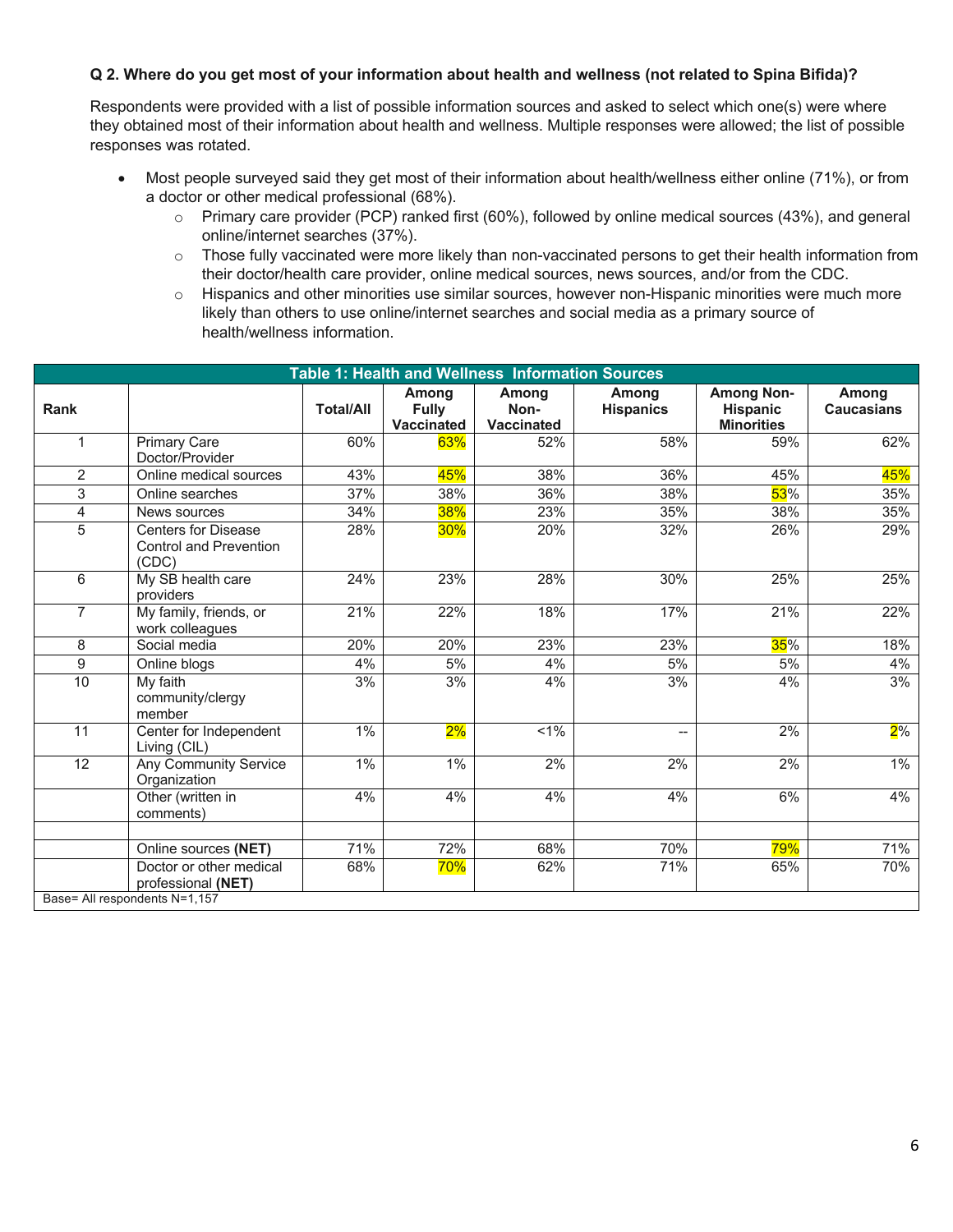#### **Q3. In the past month, how often have you sought out, or tried to find any information about Covid-19 vaccines?**

- More than one half of those surveyed say they have frequently sought out information about Covid-19 vaccines (59%), either often (28%) or sometimes (31%).
- Fully vaccinated persons were more likely to have sought out information about Covid-19 vaccines as compared to nonvaccinated persons (62% vs. 50%).
- College educated persons, Hispanics, and parents of a child with SB, were all more likely to report that they *had frequently*  sought out information about Covid-19 vaccines as compared to others.

| Table 2: Frequency of Seeking out Information about Covid-19 Vaccines |                               |                                     |                             |                          |                                                     |                                                   |                                            |                           |                                                           |
|-----------------------------------------------------------------------|-------------------------------|-------------------------------------|-----------------------------|--------------------------|-----------------------------------------------------|---------------------------------------------------|--------------------------------------------|---------------------------|-----------------------------------------------------------|
|                                                                       | Total<br>/AII                 | Among<br><b>Fully</b><br>Vaccinated | Among<br>Non-<br>Vaccinated | <b>Adults</b><br>with SB | <b>Parents of</b><br><b>Child with</b><br><b>SB</b> | Those with<br>less than 4<br><b>Years College</b> | Those with<br>College/Adv<br><b>Degree</b> | Among<br><b>Hispanics</b> | <b>Among Non-</b><br><b>Hispanic</b><br><b>Minorities</b> |
| Often/Sometimes<br>(NET)                                              | 59%                           | 62%                                 | 50%                         | 53%                      | 65%                                                 | 54%                                               | 65%                                        | 70%                       | 60%                                                       |
| Rarely/Never<br>(NET)                                                 | 39%                           | 36%                                 | 50%                         | 45%                      | 34%                                                 | 44%                                               | 34%                                        | 28%                       | $39\%$                                                    |
| Don't know/not<br>sure                                                | $1\%$                         | $2\%$                               | $-$                         | $2\%$                    | $1\%$                                               | 2%                                                | $1\%$                                      | 2%                        | 1%                                                        |
|                                                                       | Base= All respondents N=1,157 |                                     |                             |                          |                                                     |                                                   |                                            |                           |                                                           |

#### **Q4. Does the person with SB have any health care or health insurance coverage?**

• Most people with SB had some type of health care or health insurance coverage (96%).

| <b>Table 3: Health Insurance Coverage</b> |                  |                                         |                                        |  |  |  |  |
|-------------------------------------------|------------------|-----------------------------------------|----------------------------------------|--|--|--|--|
|                                           | <b>Total/All</b> | <b>Among Fully</b><br><b>Vaccinated</b> | <b>Among Non-</b><br><b>Vaccinated</b> |  |  |  |  |
| Yes, have health insurance                | 96%              | $97\%$                                  | 93%                                    |  |  |  |  |
| No, do not have health insurance          | 4%               | 3%                                      | 6%                                     |  |  |  |  |
| Don't know/not sure                       | 1%               | 1%                                      | 1%                                     |  |  |  |  |
|                                           |                  |                                         |                                        |  |  |  |  |
| Base= All respondents N=1,157             |                  |                                         |                                        |  |  |  |  |

#### **Q5. Has the person with SB ever received any type of vaccine that was** *NOT* **a Covid-19 vaccine?**

- Most of those with SB *had* received any non-Covid-19 vaccines (93%); this included those who are fully Covid-19 vaccinated (96%), as well as those who are non-vaccinated (86%).
	- o Relatively few of those surveyed could be classified as "anti-vaxxers;" 6% of all surveyed had *never had any vaccines*. However, a higher proportion (10%) of non-Hispanic minorities had never had any other vaccines.

| Table 4: Previously Had Any Non Covid-19 Vaccine(s) |                      |                                              |                                                    |                           |                                                           |                            |
|-----------------------------------------------------|----------------------|----------------------------------------------|----------------------------------------------------|---------------------------|-----------------------------------------------------------|----------------------------|
|                                                     | <b>Total</b><br>/AII | <b>Among Fully</b><br>Covid-19<br>Vaccinated | <b>Among Non-</b><br>Covid-19<br><b>Vaccinated</b> | Among<br><b>Hispanics</b> | <b>Among Non-</b><br><b>Hispanic</b><br><b>Minorities</b> | Among<br><b>Caucasians</b> |
| Yes, have had any non-Covid-19 vaccines             | 93%                  | $96\%$                                       | 86%                                                | 93%                       | 90%                                                       | 95%                        |
| No. have not                                        | 6%                   | 4%                                           | 12%                                                | 6%                        | <b>10%</b>                                                | 5%                         |
| Don't know/not sure                                 | $1\%$                | $1\%$                                        | 2%                                                 | $1\%$ .                   | $- -$                                                     | $< 1\%$                    |
|                                                     |                      |                                              |                                                    |                           |                                                           |                            |
| Base= All respondents N=1,157                       |                      |                                              |                                                    |                           |                                                           |                            |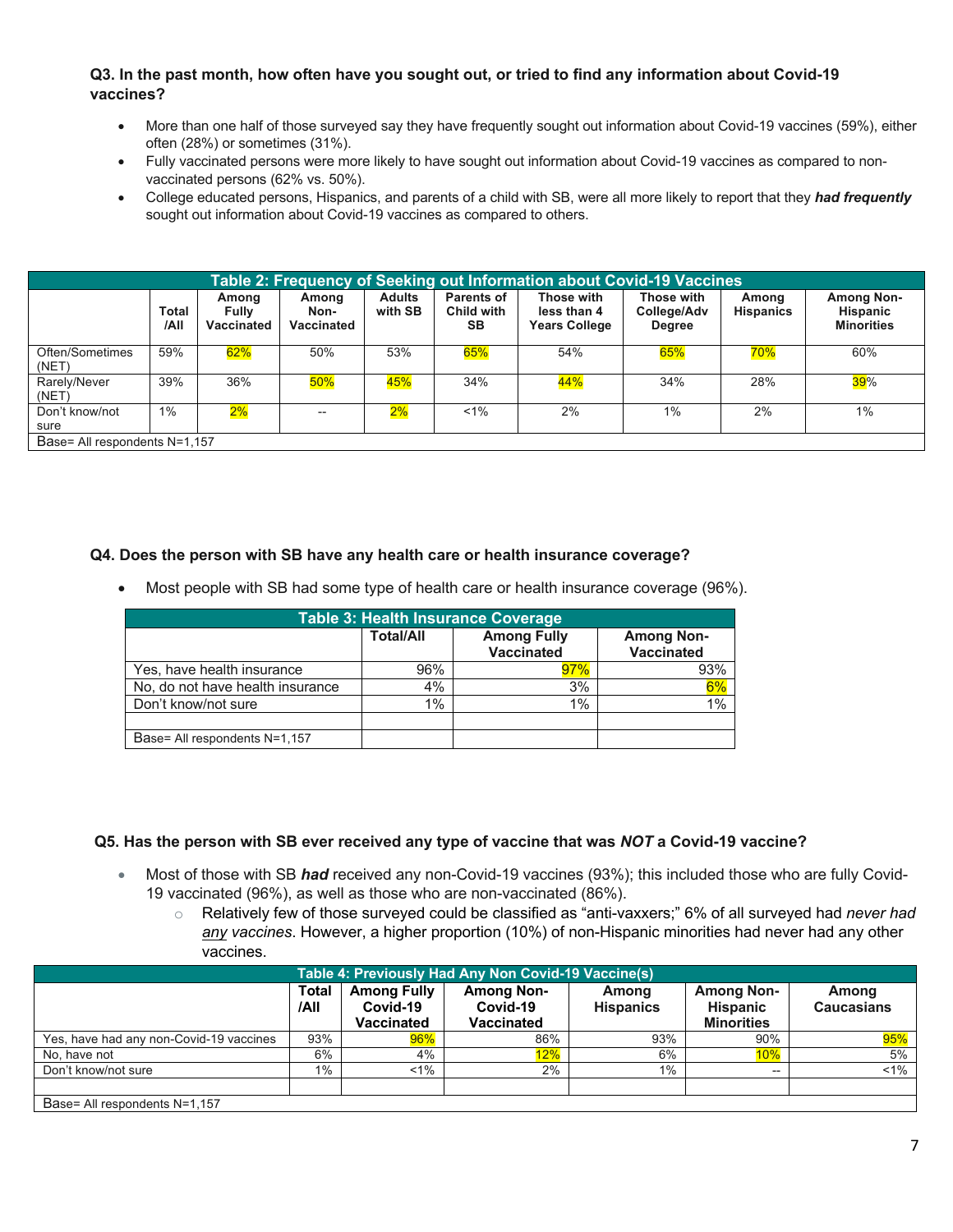#### **Q6. Does the person with SB have a high-risk health condition (other than SB) that might put him/her at higher risk if he/she were to get Covid-19?**

- Overall, more than four in ten (44%) reported that the person with SB had a high-risk health condition.
	- $\circ$  Those who were fully vaccinated were much more likely than the non-vaccinated to report being highrisk (48% vs. 29%.)
	- o Adults with SB were more likely than children with SB to be at high-risk (52% vs. 21%)

| Table 5: Has Any High-Risk Health Condition             |                  |                                  |                                        |                          |                            |  |
|---------------------------------------------------------|------------------|----------------------------------|----------------------------------------|--------------------------|----------------------------|--|
|                                                         | <b>Total/All</b> | <b>Among Fully</b><br>Vaccinated | <b>Among Non-</b><br><b>Vaccinated</b> | <b>Adults</b><br>with SB | <b>Children</b><br>with SB |  |
| Yes, person with SB has a high-risk<br>health condition | 44%              | 48%                              | <b>29%</b>                             | 52%                      | 21%                        |  |
| No, is not high-risk                                    | 52%              | 47%                              | 66%                                    | 42%                      | 75%                        |  |
| Don't know/not sure                                     | 4%               | 4%                               | 5%                                     | $6\%$                    | 3%                         |  |
|                                                         |                  |                                  |                                        |                          |                            |  |
| Base= All respondents N=1,157                           |                  |                                  |                                        |                          |                            |  |

#### **Q7. Has the person with SB ever had Covid-19, or tested positive for Covid-19?**

- About one in five (22%) of all those surveyed said that the person with SB had previously either had Covid-19 or had tested positive.
	- o Those who were *not* vaccinated were much MORE likely than vaccinated persons to either have had Covid-19, or to have tested positive (37% vs. 17%).
	- o Parents reported that their children with SB were **more likely** than adults to have either had Covid-19, or to have tested positive (28% vs. 19%).
	- $\circ$  Hispanics were more likely to say they had Covid-19 or tested positive than were other minorities.

|                               | <b>Table 6: Had Covid-19 or Tested Positive</b> |                              |                                 |                          |                            |                           |                                                       |  |
|-------------------------------|-------------------------------------------------|------------------------------|---------------------------------|--------------------------|----------------------------|---------------------------|-------------------------------------------------------|--|
|                               | <b>Total/All</b>                                | Among<br>Fully<br>Vaccinated | <b>Among Non-</b><br>Vaccinated | <b>Adults</b><br>with SB | <b>Children</b><br>with SB | Among<br><b>Hispanics</b> | Among<br>Non-<br><b>Hispanic</b><br><b>Minorities</b> |  |
| Yes, have had Covid-19 or     | 22%                                             | 17%                          | 37%                             | 19%                      | $28\%$                     | 29%                       | 20%                                                   |  |
| positive test                 |                                                 |                              |                                 |                          |                            |                           |                                                       |  |
| No. have not                  | 74%                                             | 79%                          | 58%                             | 76%                      | 67%                        | 67%                       | 72%                                                   |  |
| Don't know/not sure           | 4%                                              | 4%                           | 5%                              | 5%                       | 4%                         | 4%                        | 8%                                                    |  |
| Base= All respondents N=1,157 |                                                 |                              |                                 |                          |                            |                           |                                                       |  |

#### **Q8. Did a doctor, nurse or other health professional ever recommend that the person with SB get a Covid-19 vaccine?**

- Seven in ten people with SB (70%) and 78% of those who were fully vaccinated said one or more of their health care professionals *had* **recommended** they get vaccinated.
	- $\circ$  In comparison, significantly fewer of the non-vaccinated (40%) reported that their health care provider had recommended a Covid-19 vaccine.
	- o Women were more likely than men to report that one of their health care providers recommended they get a Covid-19 vaccination (74% vs. 65%). Hispanic minorities were more likely than other minorities (71% vs. 58%) to say one of their health care providers recommended vaccination.

| <b>Table 7: Healthcare Professional Recommended Covid-19 Vaccine</b> |                               |                                     |                                    |                          |                                       |                |              |                           |                                                           |
|----------------------------------------------------------------------|-------------------------------|-------------------------------------|------------------------------------|--------------------------|---------------------------------------|----------------|--------------|---------------------------|-----------------------------------------------------------|
|                                                                      | Total/<br>All                 | Among<br><b>Fully</b><br>Vaccinated | Among<br>Non-<br><b>Vaccinated</b> | <b>Adults</b><br>with SB | <b>Parents</b><br>of Child<br>with SB | <b>Females</b> | <b>Males</b> | Among<br><b>Hispanics</b> | <b>Among Non-</b><br><b>Hispanic</b><br><b>Minorities</b> |
| Yes, recommended                                                     | 70%                           | 78%                                 | 40%                                | <b>71%</b>               | 61%                                   | 74%            | 65%          | 71%                       | 58%                                                       |
| No. did not                                                          | 25%                           | 17%                                 | 55%                                | 24%                      | 35%                                   | 22%            | 28%          | 26%                       | $35\%$                                                    |
| Don't know/not sure                                                  | 5%                            | 5%                                  | 6%                                 | 5%                       | 4%                                    | 4%             | $7\%$        | 4%                        | $7\%$                                                     |
|                                                                      |                               |                                     |                                    |                          |                                       |                |              |                           |                                                           |
|                                                                      | Base= All respondents N=1,157 |                                     |                                    |                          |                                       |                |              |                           |                                                           |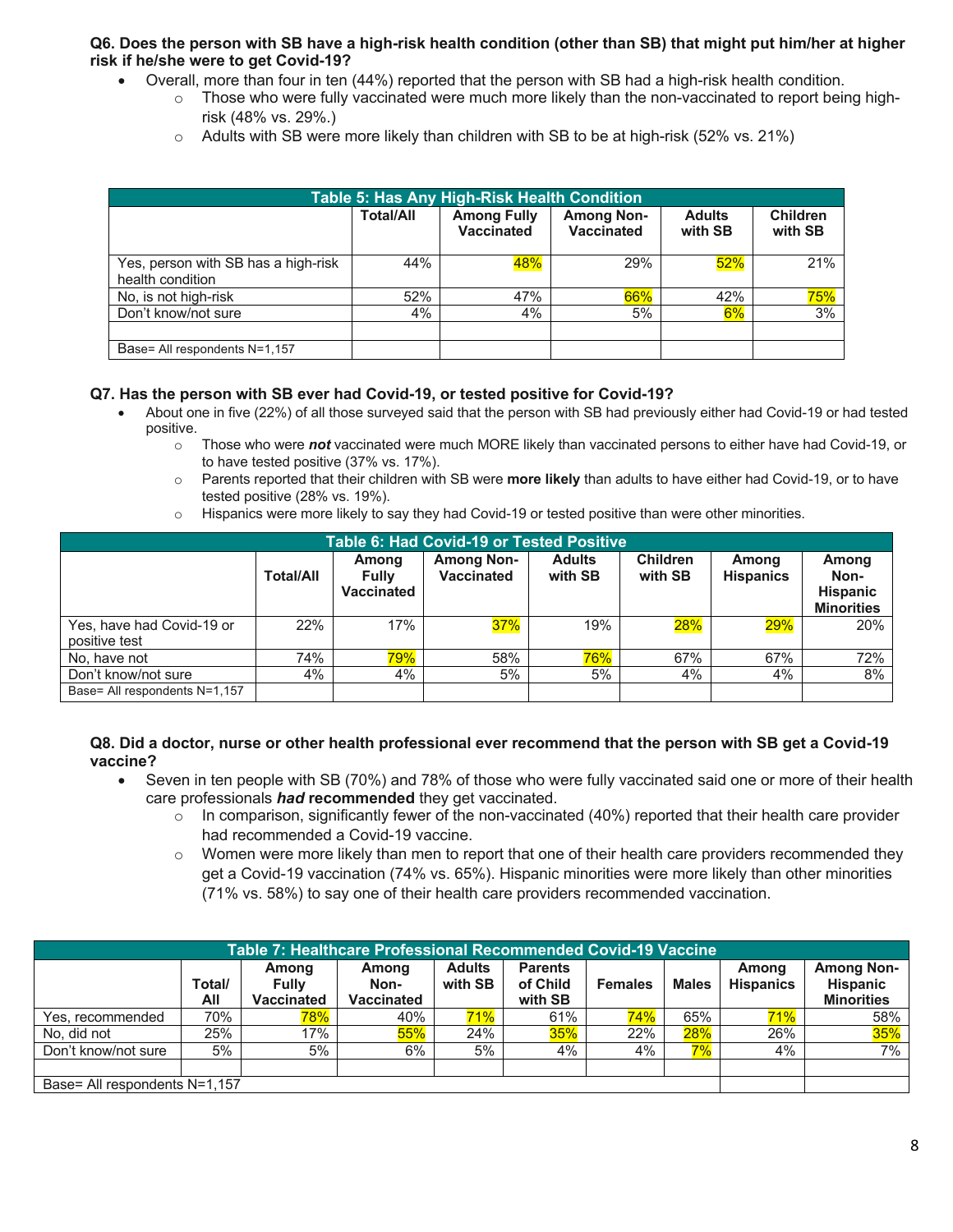#### **Q9. Has the person with SB received at least one dose of a Covid-19 vaccine?**

- Almost nine in ten adults with SB (89%) said they had received at least one dose of the Covid-19 vaccine; 85% said they were *fully vaccinated*. Adults were much more likely to have had one dose than were children (89% vs. 51%). (Note: At the time of this survey, those under 5 were not yet approved to be vaccinated).
- Non-Hispanic minorities were less likely than others to have had any Covid-19 doses (64% vs 79%-80%), and less likely to be fully vaccinated (61% vs. 74% - 77%).

|                                        | Table 8: Had One or More Dose of Covid-19 Vaccine/Percent Fully Vaccinated |                          |                            |                |              |                           |                                                           |                            |
|----------------------------------------|----------------------------------------------------------------------------|--------------------------|----------------------------|----------------|--------------|---------------------------|-----------------------------------------------------------|----------------------------|
|                                        | <b>Total/All</b>                                                           | <b>Adults</b><br>with SB | <b>Children</b><br>with SB | <b>Females</b> | <b>Males</b> | Among<br><b>Hispanics</b> | <b>Among Non-</b><br><b>Hispanic</b><br><b>Minorities</b> | Among<br><b>Caucasians</b> |
| Yes, had at least one Covid-19<br>dose | 78%                                                                        | 89%                      | 51%                        | 80%            | 76%          | $80\%$                    | 64%                                                       | 79%                        |
| No, have not had any doses             | 22%                                                                        | 11%                      | 49%                        | 20%            | 24%          | 20%                       | 36%                                                       | 21%                        |
|                                        |                                                                            |                          |                            |                |              |                           |                                                           |                            |
| <b>Fully vaccinated</b>                | 74%                                                                        | 85%                      | 46%                        | 78%            | 72%          | 74%                       | 61%                                                       | 77%                        |

#### **US Disabled Community Covid-19 Vaccination Status vs. SB Community**

- Over the past two years, the CDC has reported significant Covid-19 vaccine gaps between the disabled and non-disabled populations. However, most recently the gap has shrunk.
	- o In the CDC's Household Pulse Survey conducted between December 2021 to February 2022, the gap was 3 percentage points; 84% of disabled adults reported having at least one Covid-19 vaccine dose, as compared to 87% of non-disabled adults in the US.
	- $\circ$  In a similar period (January 2022) almost nine in ten of adults with Spina Bifida reported having at least one Covid-19 dose (89%); this proportion is 5 points higher than the CDC reported for all disabled adults (89% vs. 84%).

| Table 8a: Had at Least One Dose of Covid-19 Vaccine                                                                                         |     |  |  |  |  |  |  |  |
|---------------------------------------------------------------------------------------------------------------------------------------------|-----|--|--|--|--|--|--|--|
| Among<br>Among<br>Among<br><b>Adults with SB**</b><br><b>Non-Disabled Adults</b><br>Disabled Adults*                                        |     |  |  |  |  |  |  |  |
| 87%                                                                                                                                         | 84% |  |  |  |  |  |  |  |
| *Source: CDC Household Pulse Survey Dec 29, 2021 - Feb 7, 2022<br>** Source: Spina Bifida Association Covid-19 Vaccine Survey January, 2022 |     |  |  |  |  |  |  |  |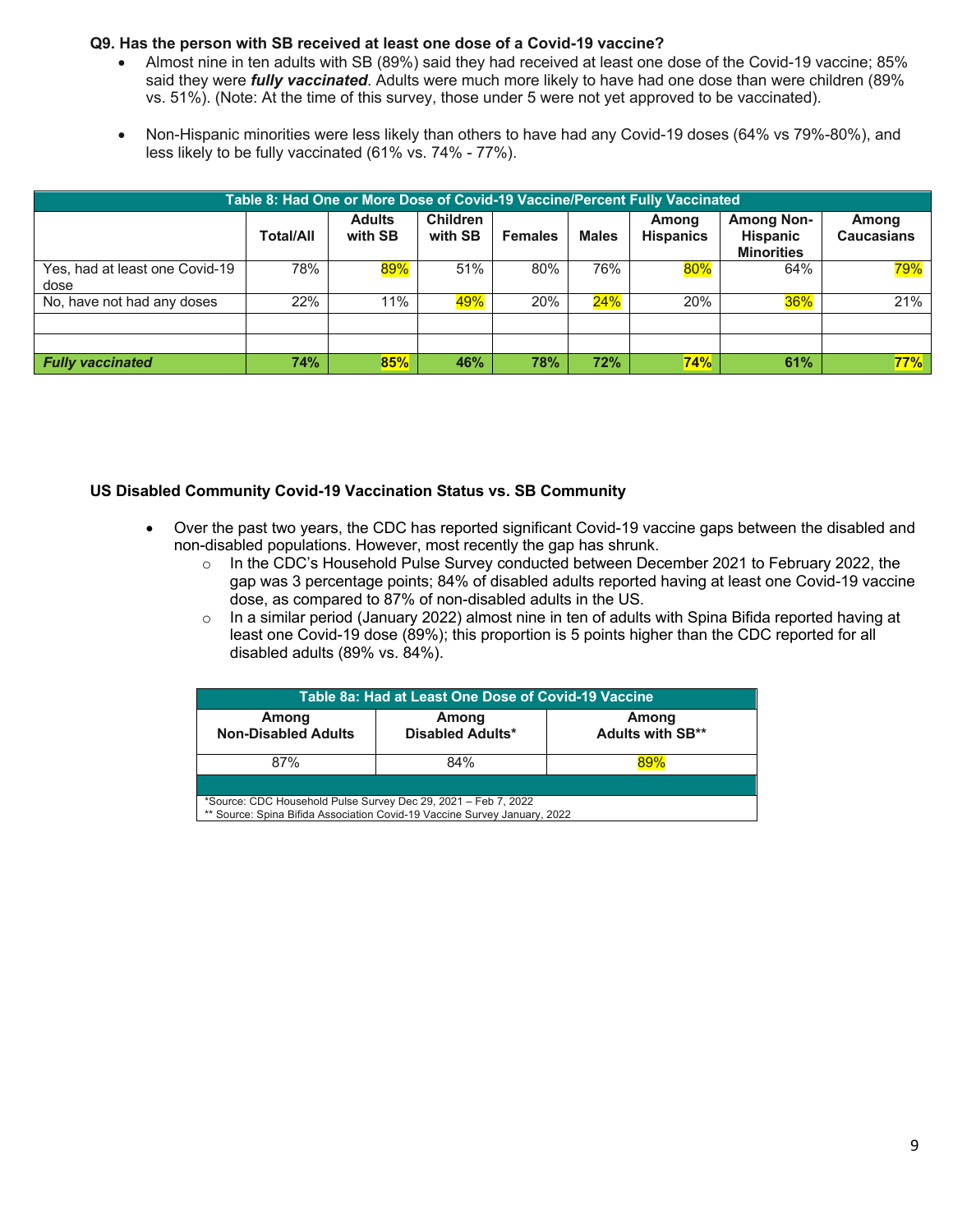#### **Q14. Which brand of Covid-19 vaccine did the person with SB receive for the first dose?**

| Table 8A: Brand of Covid-19 Vaccine (First Dose)                 |                  |  |  |  |
|------------------------------------------------------------------|------------------|--|--|--|
|                                                                  | <b>Total/All</b> |  |  |  |
| Johnson & Johnson/Janssen                                        | 5%               |  |  |  |
| Moderna                                                          | 30%              |  |  |  |
| Pfizer-BioNTech                                                  | 63%              |  |  |  |
| Other                                                            | 2%               |  |  |  |
| Don't know/not sure                                              | $1\%$            |  |  |  |
| Base = Those who had at least one dose of Covid-19 vaccine N=889 |                  |  |  |  |

• Almost two-thirds of persons with SB (63%) got the Pfizer vaccine as their first dose.

#### **Q15. What were the most important reason(s) the person with SB got a Covid-19 Vaccine?**

Please note that respondents were provided with a list of possible reasons and asked to select which one(s) they felt were the most important. Multiple responses were allowed, and the list of possible responses was rotated.

- The most frequently cited reason for getting vaccinated was being concerned about getting Covid-19 (71%).
- Other important reasons included:
	- Didn't want to give Covid-19 to any family members (54%),<br>○ Wanted to prevent spreading Covid-19 to others (53%), and
	- Wanted to prevent spreading Covid-19 to others (53%), and/or
	- $\circ$  Their physician or health care provider recommended the vaccine (43%).

|                | Table 9: Most Important Reasons Why Person with SB Got a Covid-19 Vaccine            |                            |  |  |  |  |
|----------------|--------------------------------------------------------------------------------------|----------------------------|--|--|--|--|
| Rank           |                                                                                      | Among<br><b>Vaccinated</b> |  |  |  |  |
| $\mathbf 1$    | Concerned about getting Covid-19                                                     | 71%                        |  |  |  |  |
| $\mathcal{P}$  | Didn't want to give Covid-19 to any family members                                   | 54%                        |  |  |  |  |
| 3              | Wanted to prevent spreading to others in the community                               | 53%                        |  |  |  |  |
| 4              | Doctor/Health care provider recommended Covid-19 vaccine                             | 43%                        |  |  |  |  |
| 5              | Person with SB is in a high-risk group                                               | 40%                        |  |  |  |  |
| 6              | To reduce chances of virus mutating                                                  | 35%                        |  |  |  |  |
| $\overline{7}$ | Live with/have close contact with someone who is a high-risk individual for Covid-19 | 21%                        |  |  |  |  |
| 8              | Covid-19 vaccine received full FDA approval                                          | 21%                        |  |  |  |  |
| 9              | Recommended by a family member, friend, or colleague                                 | 19%                        |  |  |  |  |
| 10             | Friend/family member was hospitalized or died from Covid-19                          | 12%                        |  |  |  |  |
| 11             | School or work mandated Covid-19 vaccination                                         | 11%                        |  |  |  |  |
| 12             | Recommended by a faith community/faith group or clergy member                        | 3%                         |  |  |  |  |
| 12             | Recommended by a community service organization                                      | 1%                         |  |  |  |  |
|                | Other                                                                                | 4%                         |  |  |  |  |
|                | <b>Nets of Multiple Reasons</b>                                                      |                            |  |  |  |  |
|                | Concerns about spreading or mutating (NET)                                           | 59%                        |  |  |  |  |
|                | Recommended by someone (NET)                                                         | 51%                        |  |  |  |  |
|                | Self or others in household are high-risk (NET)                                      | 50%                        |  |  |  |  |
|                | Base= Had at least one dose of Covid-19 vaccination N=889                            |                            |  |  |  |  |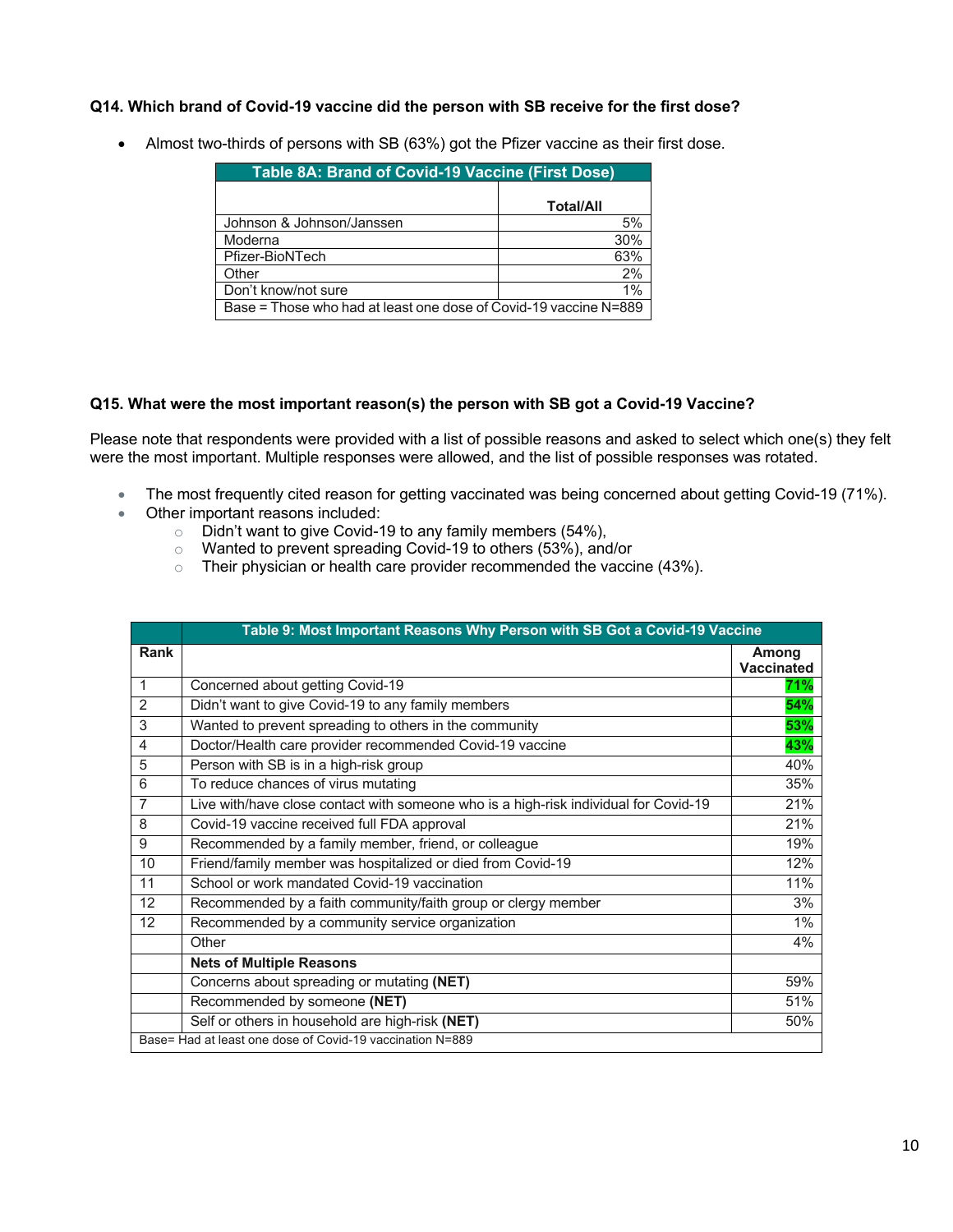#### **Q10. How** *safe* **do you think getting a Covid-19 vaccine would be for the person with SB?**

- The Covid-19 unvaccinated were asked how safe they perceived it to be for someone with SB to get vaccinated. Opinions were mixed, about the same proportion felt that it would be safe (either completely, very, or somewhat), as felt it would be not at all safe (37% safe vs. 35% not safe).
	- o More than one in four were unsure (27%).
	- o Parents of a child with SB were much more likely to perceive the Covid-19 vaccine to be safe as compared to adults with SB (48% vs 17%).

| Table 9: Perceived Safety of Covid-19 Vaccine for Person with SB (Among Non-Vaccinated) |                                 |                          |                                           |                |              |
|-----------------------------------------------------------------------------------------|---------------------------------|--------------------------|-------------------------------------------|----------------|--------------|
|                                                                                         | <b>Among Non-</b><br>Vaccinated | <b>Adults</b><br>with SB | <b>Parents of</b><br><b>Child with SB</b> | <b>Females</b> | <b>Males</b> |
| Completely/Very/Somewhat safe (NET)                                                     | 37%                             | 17%                      | 48%                                       | 34%            | 30%          |
| Not at all safe                                                                         | 35%                             | 54%                      | 25%                                       | 38%            | 45%          |
| Don't know/not sure                                                                     | 27%                             | 29%                      | 27%                                       | 28%            | 25%          |
| $D_{0.005}$ = These who are not vessigated for $C_{0.04}$ 10 N=010                      |                                 |                          |                                           |                |              |

Base = Those who are not vaccinated for Covid-19 N=248

#### **Q11. Thinking about the person with SB, how** *important* **do you think it is for him/her to get a Covid-19 vaccine?**

- Those who *were not Covid-19 vaccinated* were also mixed in their opinions of the importance of getting vaccinated. Four in ten (40%) thought it was important (very + somewhat + a little), while about the same proportion (39%) felt it was not at all important. A sizable number (22%) were unsure.
	- $\circ$  Parents were more likely to perceive Covid-19 vaccination to be important vs. adults (48% vs. 23%) important).
	- o Unvaccinated college educated persons surveyed were much more likely to perceive Covid-19 vaccination as being important than were the non-college educated (53% vs. 28%).

| Table 10: Perceived Importance of Covid-19 Vaccine for Person with SB (Among Non-Vaccinated) |                                    |                          |                                           |                                                   |                                                        |  |
|----------------------------------------------------------------------------------------------|------------------------------------|--------------------------|-------------------------------------------|---------------------------------------------------|--------------------------------------------------------|--|
|                                                                                              | Among<br>Non-<br><b>Vaccinated</b> | <b>Adults</b><br>with SB | <b>Parents of</b><br><b>Child with SB</b> | Those with less<br>than 4 Years<br><b>College</b> | Those with<br><b>College/Advanced</b><br><b>Degree</b> |  |
| Very/Somewhat/A little important (NET)                                                       | 40%                                | 23%                      | 48%                                       | 28%                                               | 53%                                                    |  |
| Not at all important                                                                         | 39%                                | 49%                      | 33%                                       | 43%                                               | 35%                                                    |  |
| Don't know/not sure                                                                          | 22%                                | 29%                      | 19%                                       | 29%                                               | 12%                                                    |  |
|                                                                                              |                                    |                          |                                           |                                                   |                                                        |  |
| Base = Those who are not vaccinated for Covid-19 $N = 248$                                   |                                    |                          |                                           |                                                   |                                                        |  |

Base = Those who are not vaccinated for Covid-19 N=248